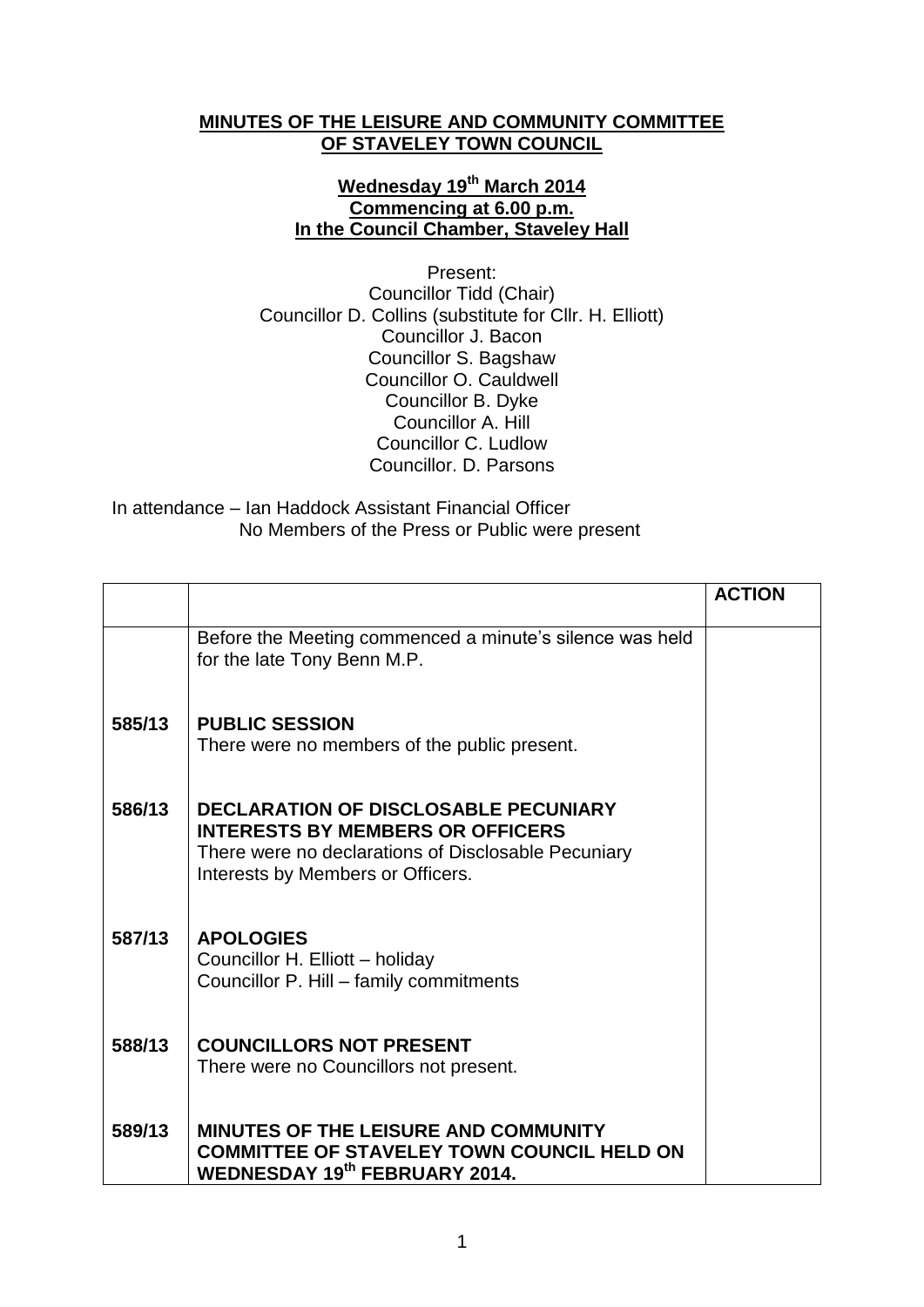|        | It was noted that the Minutes had been <b>APPROVED</b> at the<br>Ordinary Meeting held on 18 <sup>th</sup> March 2014.                                                                                                                                                                                                |  |
|--------|-----------------------------------------------------------------------------------------------------------------------------------------------------------------------------------------------------------------------------------------------------------------------------------------------------------------------|--|
|        |                                                                                                                                                                                                                                                                                                                       |  |
| 590/13 | <b>MATTERS ARISING FROM THE MINUTES OF THE</b><br>LEISURE AND COMMUNITY COMMITTEE OF STAVELEY<br>TOWN COUNCIL HELD ON WEDNESDAY 19th<br>FEBRUARY 2014<br>521/13 Councillor Dyke had tendered an apology for<br>absence.                                                                                               |  |
|        | 530/13 Councillor Bagshaw was progressing the award and<br>asked for advice on the inscription. Councillor Hill agreed to<br>liaise with her.                                                                                                                                                                         |  |
|        | 531/13 The two local MPs were also to be invited.                                                                                                                                                                                                                                                                     |  |
| 591/14 | <b>STAVELEY FEAST</b><br>Councillor Parsons asked if the Council would be holding<br>any events as part of this year's Feast. The Council was<br>acting to facilitate events.                                                                                                                                         |  |
| 592/13 | <b>SUMMER ACTIVITIES SCHEMES</b><br>These were being progressed as usual. Letters would be<br>going to schools shortly.                                                                                                                                                                                               |  |
| 593/13 | <b>COMMUNITY BONFIRE AND FIREWORK DISPLAY 2014</b><br>Ian Haddock would contact the display contractors about the<br>potential disruption caused by the Heart of Staveley works,<br>scheduled to commence in August.                                                                                                  |  |
| 594/13 | <b>REMEMBRANCE DAY PARADE 2014</b><br>Councillor Parsons asked if the Parade fell within the remit<br>of the World War 1 Working Party.                                                                                                                                                                               |  |
|        | Councillor Dyke replied that the Council would be organising<br>the event this year. The Town Clerk had a file on the matter.<br>It was felt that the priority this year would be to reinstate the<br>march past. It was desirable to keep in contact with Joe<br>Roberts and Martin Thacker over this year's parade. |  |
| 595/13 | <b>ALLOTMENTS</b><br>This would be discussed at the Policy, Finance and Publicity<br>Committee.                                                                                                                                                                                                                       |  |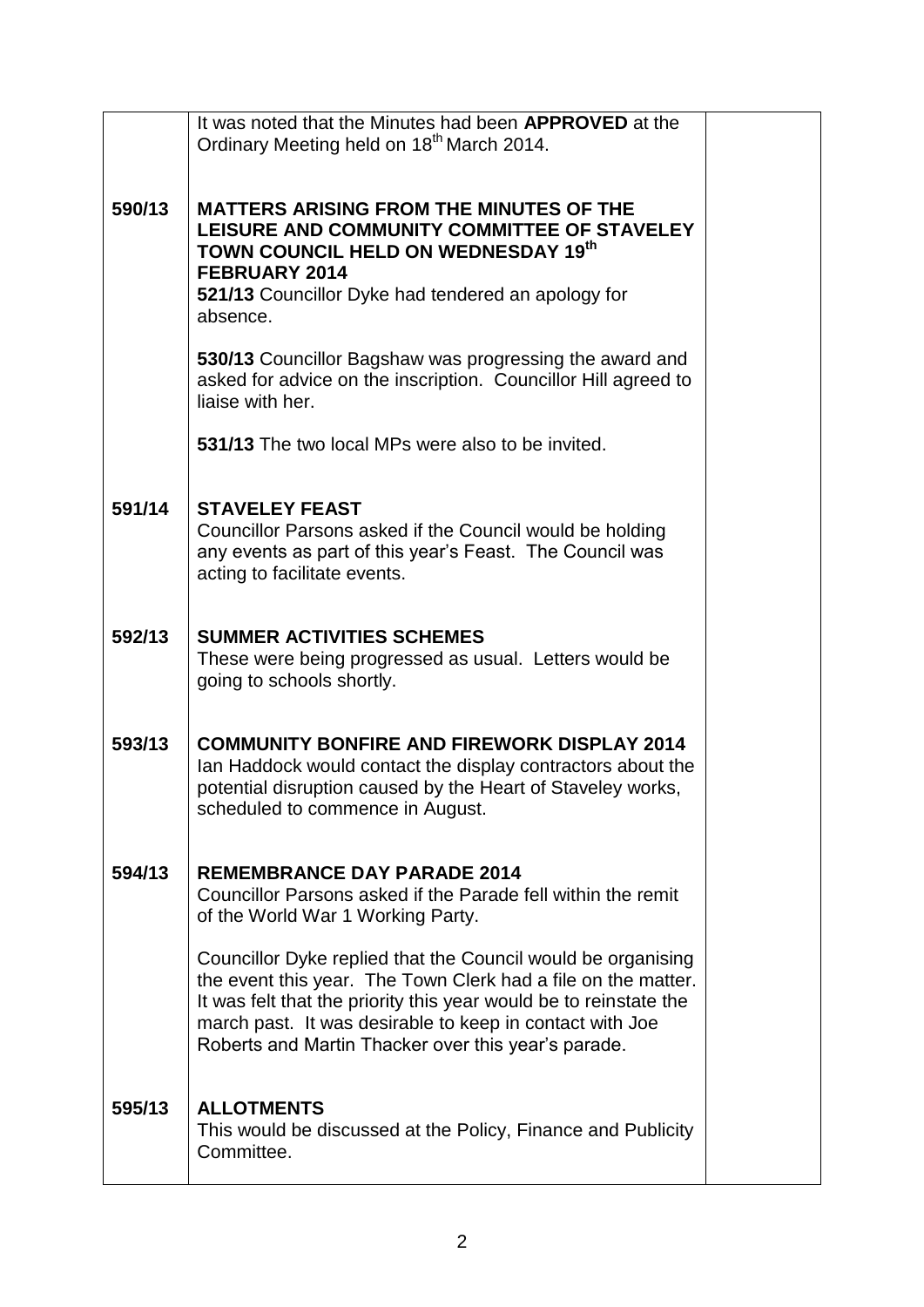| 596/13 | <b>COMMUNITY AWARDS</b><br>There were no nominations                                                                                                                                                                                                                                                                                                                                                           |  |
|--------|----------------------------------------------------------------------------------------------------------------------------------------------------------------------------------------------------------------------------------------------------------------------------------------------------------------------------------------------------------------------------------------------------------------|--|
| 597/13 | <b>STAVELEY TOWN COUNCIL ARTS AND CRAFTS</b><br><b>COMPETITION 2014</b><br>Councillor Parsons said there were c. 120 pictures available<br>to download, and there were also some decommissioned<br>guns which could be put on display on the Presentation<br>Evening.<br>Suggested closing dates, judging dates and the date of the                                                                            |  |
|        | Presentation Evening would be made available to the next<br>meeting.                                                                                                                                                                                                                                                                                                                                           |  |
| 598/13 | <b>WORKING PARTY</b><br>Councillor Parsons updated the meeting. He would give a<br>full report to the next meeting.                                                                                                                                                                                                                                                                                            |  |
|        | He reported that a sub-committee had been formed from the<br>Working Party with a brief to raise funds for the project.<br>They were aiming to restore the Peace Garden railings and<br>the cenotaph. The main event this year would be a service<br>of remembrance on August 10 <sup>th</sup> , which the working party<br>was working with the rector to organise. This should be<br>done by the end of May. |  |
| 599/13 | <b>BARROW HILL ROUNDHOUSE COMMUNITY PLAY</b><br>An email from Kevin Fegan was presented to the<br>Committee. It was agreed to circulate a copy to all<br>Members.                                                                                                                                                                                                                                              |  |
| 600/13 | <b>ANY OTHER BUSINESS</b><br>The Chair asked for suggestions for events at The<br>Speedwell Rooms, preferably for the next meeting. It was<br>suggested that a Speedwell Rooms sub-committee be<br>formed, as in previous years.                                                                                                                                                                               |  |
|        | Councillor Ludlow would ask Nicki Williams to get an<br>outsiders perspective, when this was practical.                                                                                                                                                                                                                                                                                                        |  |
|        | Councillor Hill suggested co-opting a member of staff onto<br>such a sub-committee.                                                                                                                                                                                                                                                                                                                            |  |
|        | Councillor Tidd would look into organising some events for                                                                                                                                                                                                                                                                                                                                                     |  |